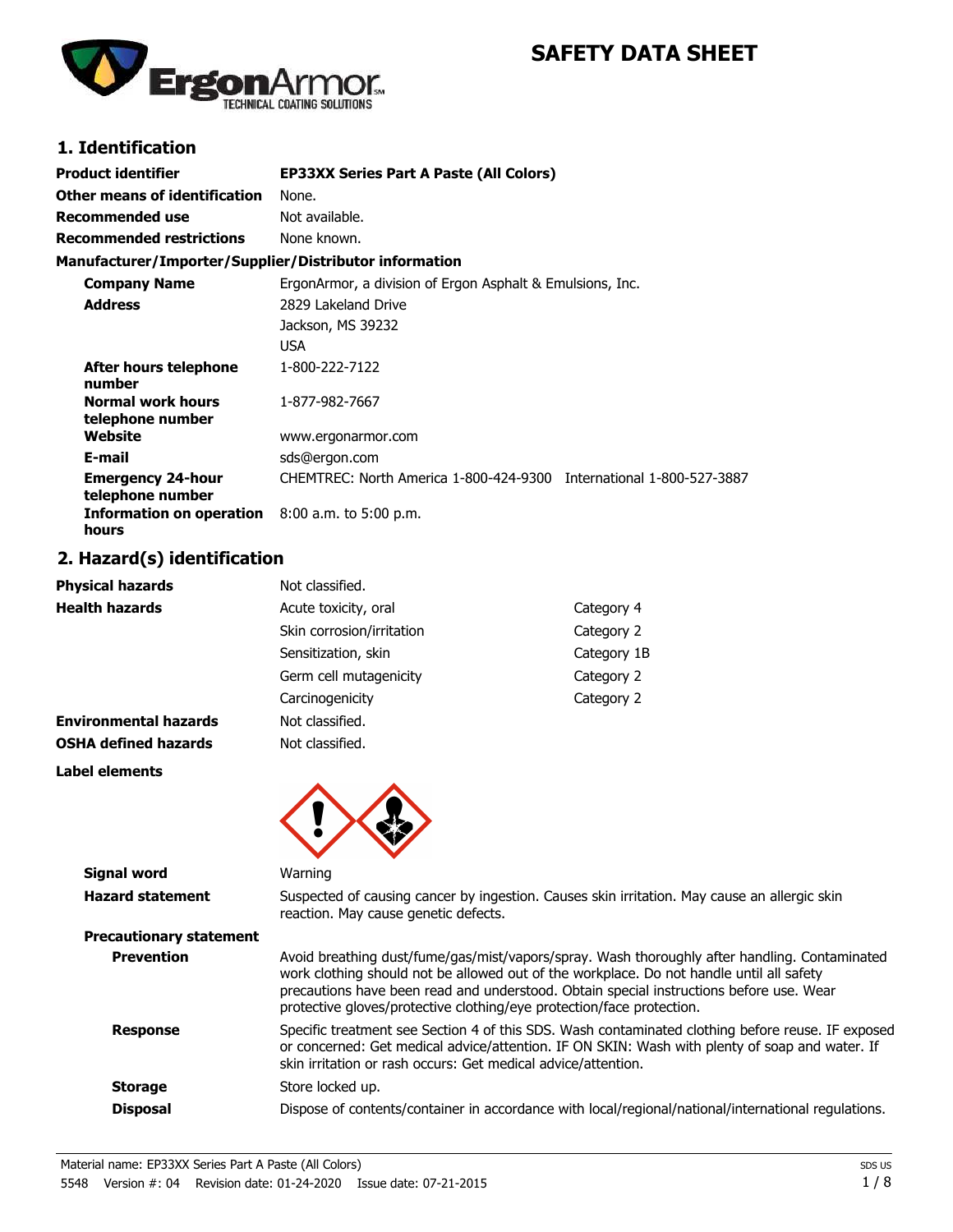### **3. Composition/information on ingredients**

#### **Mixtures**

| <b>Chemical name</b>                                                                | <b>Common name and synonyms</b>                                                                                                                                                                                                                                                                                                                                                                                                                                                                                                                      | <b>CAS number</b> | $\frac{0}{0}$ |
|-------------------------------------------------------------------------------------|------------------------------------------------------------------------------------------------------------------------------------------------------------------------------------------------------------------------------------------------------------------------------------------------------------------------------------------------------------------------------------------------------------------------------------------------------------------------------------------------------------------------------------------------------|-------------------|---------------|
| PHENOL-FORMALDEHYDE POLYMER<br><b>GLYCIDYL ETHER</b>                                |                                                                                                                                                                                                                                                                                                                                                                                                                                                                                                                                                      | 28064-14-4        | $40 - 50$     |
| <b>QUARTZ</b>                                                                       |                                                                                                                                                                                                                                                                                                                                                                                                                                                                                                                                                      | 14808-60-7        | $5 - 15$      |
| 1,3-DIGLYCIDYLOXYBENZENE                                                            |                                                                                                                                                                                                                                                                                                                                                                                                                                                                                                                                                      | 101-90-6          | $1 - 10$      |
| SOLVENT NAPHTHA (PETROLEUM),<br>LIGHT AROM.                                         |                                                                                                                                                                                                                                                                                                                                                                                                                                                                                                                                                      | 64742-95-6        | <1            |
| Other components below reportable levels                                            |                                                                                                                                                                                                                                                                                                                                                                                                                                                                                                                                                      |                   | 37.5          |
| 4. First-aid measures                                                               |                                                                                                                                                                                                                                                                                                                                                                                                                                                                                                                                                      |                   |               |
| <b>Inhalation</b>                                                                   | If breathing is difficult, remove to fresh air and keep at rest in a position comfortable for breathing.<br>Oxygen or artificial respiration if needed. Do not use mouth-to-mouth method if victim inhaled the<br>substance. Induce artificial respiration with the aid of a pocket mask equipped with a one-way valve<br>or other proper respiratory medical device. Get medical attention, if needed.                                                                                                                                              |                   |               |
| <b>Skin contact</b>                                                                 | Remove contaminated clothing immediately and wash skin with soap and water. Call a POISON<br>CENTER or doctor/physician if you feel unwell. In case of eczema or other skin disorders: Seek<br>medical attention and take along these instructions. For minor skin contact, avoid spreading<br>material on unaffected skin. Take off contaminated clothing and wash before reuse.                                                                                                                                                                    |                   |               |
| Eye contact                                                                         | Immediately flush eyes with plenty of water for at least 15 minutes. If a contact lens is present, DO<br>NOT delay irrigation or attempt to remove the lens. Continue rinsing. Get medical attention<br>immediately.                                                                                                                                                                                                                                                                                                                                 |                   |               |
| <b>Ingestion</b>                                                                    | Call a physician or poison control center immediately. Rinse mouth thoroughly. Never give anything<br>by mouth to a victim who is unconscious or is having convulsions. Do not induce vomiting without<br>advice from poison control center. If vomiting occurs, keep head low so that stomach content<br>doesn't get into the lungs. Do not use mouth-to-mouth method if victim ingested the substance.<br>Induce artificial respiration with the aid of a pocket mask equipped with a one-way valve or other<br>proper respiratory medical device. |                   |               |
| <b>Most important</b><br>symptoms/effects, acute and<br>delayed                     | Skin irritation. May cause an allergic skin reaction. Dermatitis. Rash. Irritant effects. May cause<br>redness and pain. Prolonged exposure may cause chronic effects.                                                                                                                                                                                                                                                                                                                                                                               |                   |               |
| <b>Indication of immediate</b><br>medical attention and special<br>treatment needed | Provide general supportive measures and treat symptomatically. In case of shortness of breath,<br>give oxygen. Keep victim warm. Keep victim under observation. Symptoms may be delayed.                                                                                                                                                                                                                                                                                                                                                             |                   |               |
| <b>General information</b>                                                          | Take off contaminated clothing and shoes immediately. In case of shortness of breath, give oxygen<br>IF exposed or concerned: Get medical advice/attention. Show this safety data sheet to the doctor in<br>attendance. Wash contaminated clothing before reuse.                                                                                                                                                                                                                                                                                     |                   |               |
|                                                                                     |                                                                                                                                                                                                                                                                                                                                                                                                                                                                                                                                                      |                   |               |

#### **5. Fire-fighting measures**

| Water fog. Foam. Dry chemical powder. Alcohol foam. Carbon dioxide (CO2).                                                                                                                                                                                                                       |
|-------------------------------------------------------------------------------------------------------------------------------------------------------------------------------------------------------------------------------------------------------------------------------------------------|
| Water. Do not use water jet as an extinguisher, as this will spread the fire.                                                                                                                                                                                                                   |
| Fire may produce irritating, corrosive and/or toxic gases.                                                                                                                                                                                                                                      |
| Wear suitable protective equipment. Wear full protective clothing, including helmet, self-contained<br>positive pressure or pressure demand breathing apparatus, protective clothing and face mask.                                                                                             |
| Move containers from fire area if you can do so without risk. In the event of fire, cool tanks with<br>water spray. Use water spray to cool unopened containers. Cool containers exposed to flames with<br>water until well after the fire is out. Water runoff can cause environmental damage. |
| In the event of fire, cool tanks with water spray. Use water spray to cool unopened containers.                                                                                                                                                                                                 |
| No unusual fire or explosion hazards noted.                                                                                                                                                                                                                                                     |
|                                                                                                                                                                                                                                                                                                 |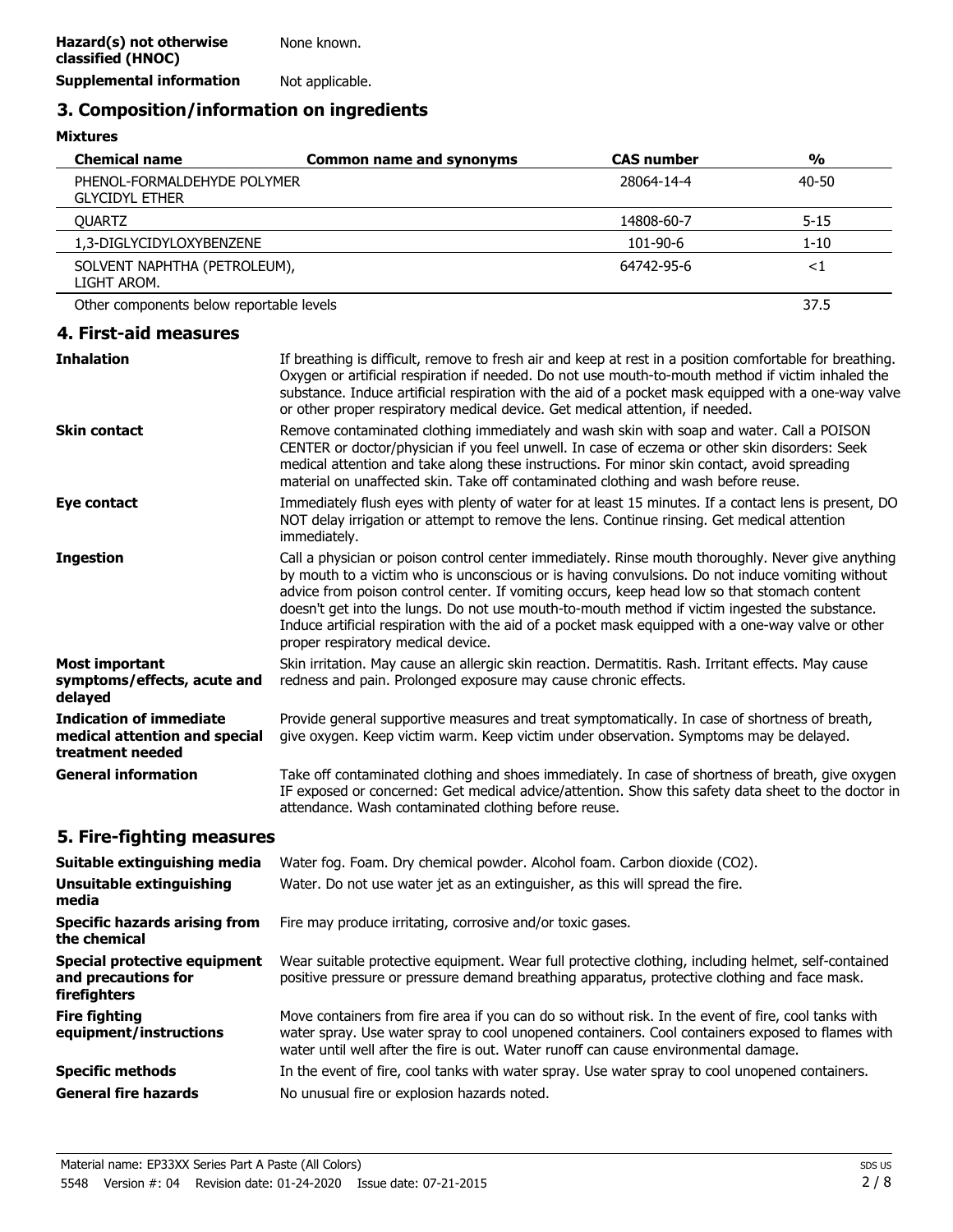### **6. Accidental release measures**

| <b>Personal precautions,</b><br>protective equipment and<br>emergency procedures | Immediately evacuate personnel to safe areas. Keep unnecessary personnel away. Keep people<br>away from and upwind of spill/leak. Keep out of low areas. Wear appropriate protective equipment<br>and clothing during clean-up. Avoid skin contact and inhalation of vapors during disposal of spills.<br>Fully encapsulating, vapor protective clothing should be worn for spills and leaks with no fire. Do<br>not touch damaged containers or spilled material unless wearing appropriate protective clothing.<br>Ventilate closed spaces before entering them. Local authorities should be advised if significant<br>spillages cannot be contained. For personal protection, see section 8 of the SDS. |
|----------------------------------------------------------------------------------|------------------------------------------------------------------------------------------------------------------------------------------------------------------------------------------------------------------------------------------------------------------------------------------------------------------------------------------------------------------------------------------------------------------------------------------------------------------------------------------------------------------------------------------------------------------------------------------------------------------------------------------------------------------------------------------------------------|
| <b>Methods and materials for</b><br>containment and cleaning up                  | Extinguish all flames in the vicinity.                                                                                                                                                                                                                                                                                                                                                                                                                                                                                                                                                                                                                                                                     |
|                                                                                  | Large Spills: Stop the flow of material, if this is without risk. Dike the spilled material, where this is<br>possible. Cover with plastic sheet to prevent spreading. Use a non-combustible material like<br>vermiculite, sand or earth to soak up the product and place into a container for later disposal.<br>Prevent entry into waterways, sewer, basements or confined areas. Following product recovery,<br>flush area with water.                                                                                                                                                                                                                                                                  |
|                                                                                  | Small Spills: Wipe up with absorbent material (e.g. cloth, fleece). Clean surface thoroughly to<br>remove residual contamination.                                                                                                                                                                                                                                                                                                                                                                                                                                                                                                                                                                          |
|                                                                                  | Never return spills to original containers for re-use.                                                                                                                                                                                                                                                                                                                                                                                                                                                                                                                                                                                                                                                     |
| <b>Environmental precautions</b>                                                 | Prevent further leakage or spillage if safe to do so. Do not contaminate water. Avoid discharge into<br>drains, water courses or onto the ground.                                                                                                                                                                                                                                                                                                                                                                                                                                                                                                                                                          |
| 7. Handling and storage                                                          |                                                                                                                                                                                                                                                                                                                                                                                                                                                                                                                                                                                                                                                                                                            |
|                                                                                  | <b>Drecautions for safe handling</b> Obtain special instructions before use Do not bandle until all safety precautions have been read                                                                                                                                                                                                                                                                                                                                                                                                                                                                                                                                                                      |

| <b>Precautions for safe handling</b> | Obtain special instructions before use. Do not handle until all safety precautions have been read<br>and understood. DO NOT handle, store or open near an open flame, sources of heat or sources of<br>ignition. Protect material from direct sunlight. Do not breathe mist or vapor. Do not get this<br>material in contact with eyes. Do not taste or swallow. Avoid contact with skin. Avoid prolonged<br>exposure. Avoid contact with clothing. Do not use in areas without adequate ventilation. Wear<br>appropriate personal protective equipment. Observe good industrial hygiene practices. When using,<br>do not eat, drink or smoke. Wash thoroughly after handling. Avoid release to the environment. Do<br>not empty into drains. |
|--------------------------------------|-----------------------------------------------------------------------------------------------------------------------------------------------------------------------------------------------------------------------------------------------------------------------------------------------------------------------------------------------------------------------------------------------------------------------------------------------------------------------------------------------------------------------------------------------------------------------------------------------------------------------------------------------------------------------------------------------------------------------------------------------|
| <b>Conditions for safe storage,</b>  | CAUTION Store locked up. Keep away from heat, sparks and open flame. Store in a closed                                                                                                                                                                                                                                                                                                                                                                                                                                                                                                                                                                                                                                                        |
| including any                        | container away from incompatible materials. Store in a well-ventilated place. Keep away from food,                                                                                                                                                                                                                                                                                                                                                                                                                                                                                                                                                                                                                                            |

drink and animal feedingstuffs. Keep out of the reach of children. Store in accordance with local/regional/national/international regulation. **incompatibilities**

### **8. Exposure controls/personal protection**

### **Occupational exposure limits**

### **US. OSHA Table Z-1 Limits for Air Contaminants (29 CFR 1910.1000)**

| <b>Components</b>                                                | <b>Type</b>                                                                                                                                        | <b>Value</b>            | <b>Form</b>          |
|------------------------------------------------------------------|----------------------------------------------------------------------------------------------------------------------------------------------------|-------------------------|----------------------|
| QUARTZ (CAS 14808-60-7)                                          | <b>PEL</b>                                                                                                                                         | $0.05$ mg/m3            | Respirable dust.     |
| US. OSHA Table Z-3 (29 CFR 1910.1000)<br><b>Components</b>       | Type                                                                                                                                               | <b>Value</b>            | <b>Form</b>          |
| QUARTZ (CAS 14808-60-7)                                          | <b>TWA</b>                                                                                                                                         | $0.1 \text{ mg/m}$      | Respirable.          |
|                                                                  |                                                                                                                                                    | 2.4 mppcf               | Respirable.          |
| <b>US. ACGIH Threshold Limit Values</b><br><b>Components</b>     | <b>Type</b>                                                                                                                                        | <b>Value</b>            | <b>Form</b>          |
| <b>OUARTZ (CAS 14808-60-7)</b>                                   | <b>TWA</b>                                                                                                                                         | $0.025 \,\mathrm{mg/m}$ | Respirable fraction. |
| US. NIOSH: Pocket Guide to Chemical Hazards<br><b>Components</b> | Type                                                                                                                                               | <b>Value</b>            | <b>Form</b>          |
| QUARTZ (CAS 14808-60-7)                                          | <b>TWA</b>                                                                                                                                         | $0.05 \,\mathrm{mq/m}$  | Respirable dust.     |
| <b>Biological limit values</b>                                   | No biological exposure limits noted for the ingredient(s).                                                                                         |                         |                      |
| <b>Appropriate engineering</b><br>controls                       | Provide adequate ventilation, including appropriate local extraction, to ensure that the defined<br>occupational exposure limit is not exceeded.   |                         |                      |
| Eye/face protection                                              | Individual protection measures, such as personal protective equipment<br>Safety glasses. If risk of splashing, wear safety goggles or face shield. |                         |                      |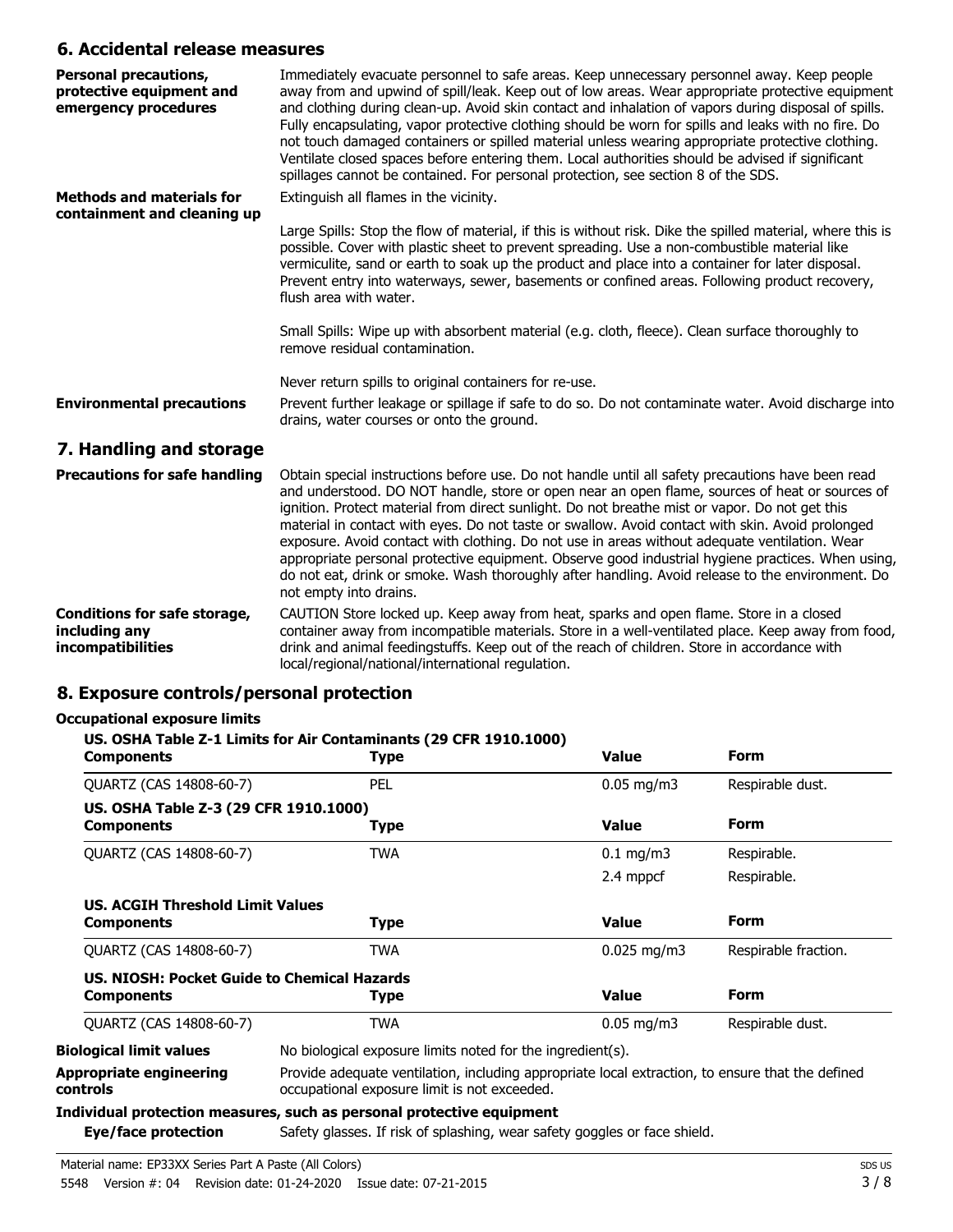| <b>Skin protection</b>                   |                                                                                                                                                                                                                             |
|------------------------------------------|-----------------------------------------------------------------------------------------------------------------------------------------------------------------------------------------------------------------------------|
| <b>Hand protection</b>                   | Chemical resistant gloves are recommended. If contact with forearms is likely wear gauntlet style<br>gloves.                                                                                                                |
| <b>Other</b>                             | Wear appropriate clothing to prevent any possibility of skin contact.                                                                                                                                                       |
| <b>Respiratory protection</b>            | When workers are facing concentrations above the exposure limit they must use appropriate<br>certified respirators.                                                                                                         |
| <b>Thermal hazards</b>                   | Wear appropriate thermal protective clothing, when necessary.                                                                                                                                                               |
| <b>General hygiene</b><br>considerations | Always observe good personal hygiene measures, such as washing after handling the material and<br>before eating, drinking, and/or smoking. Routinely wash work clothing and protective equipment to<br>remove contaminants. |

# **9. Physical and chemical properties**

| Paste.<br><b>Appearance</b>                         |                          |
|-----------------------------------------------------|--------------------------|
| <b>Physical state</b><br>Liquid.                    |                          |
| <b>Form</b><br>Paste.                               |                          |
| Color<br>Various.                                   |                          |
| Odor                                                | Not available.           |
| <b>Odor threshold</b>                               | Not available.           |
| рH                                                  | Not available.           |
| <b>Melting point/freezing point</b>                 | Not available.           |
| Initial boiling point and<br>boiling range          | $>$ 392 °F ( $>$ 200 °C) |
| <b>Flash point</b>                                  | > 392.0 °F (> 200.0 °C)  |
| <b>Evaporation rate</b>                             | Not available.           |
| <b>Flammability (solid, gas)</b>                    | Not available.           |
| <b>Upper/lower flammability or explosive limits</b> |                          |
| Flammability limit - lower Not available.<br>(%)    |                          |
| <b>Flammability limit -</b><br>upper $(% )$         | Not available.           |
| <b>Explosive limit - lower</b><br>(%)               | Not available.           |
| <b>Explosive limit - upper</b><br>(%)               | Not available.           |
| <b>Vapor pressure</b>                               | Not available.           |
| <b>Vapor density</b>                                | Not available.           |
| <b>Relative density</b>                             | Not available.           |
| Solubility(ies)                                     |                          |
| <b>Solubility (water)</b>                           | Not available.           |
| <b>Partition coefficient</b><br>(n-octanol/water)   | Not available.           |
| <b>Auto-ignition temperature</b>                    | Not available.           |
| <b>Decomposition temperature</b>                    | Not available.           |
| <b>Viscosity</b>                                    | Not available.           |
| <b>Other information</b>                            |                          |
| <b>Density</b>                                      | 13.58 lb/gal             |
| <b>Percent volatile</b>                             | 0.01 % estimated         |
| <b>Specific gravity</b><br>1.63                     |                          |
| 10. Stability and reactivity                        |                          |

| <b>Reactivity</b>                            | The product is stable and non-reactive under normal conditions of use, storage and transport |
|----------------------------------------------|----------------------------------------------------------------------------------------------|
| <b>Chemical stability</b>                    | Stable.                                                                                      |
| <b>Possibility of hazardous</b><br>reactions | No dangerous reaction known under conditions of normal use.                                  |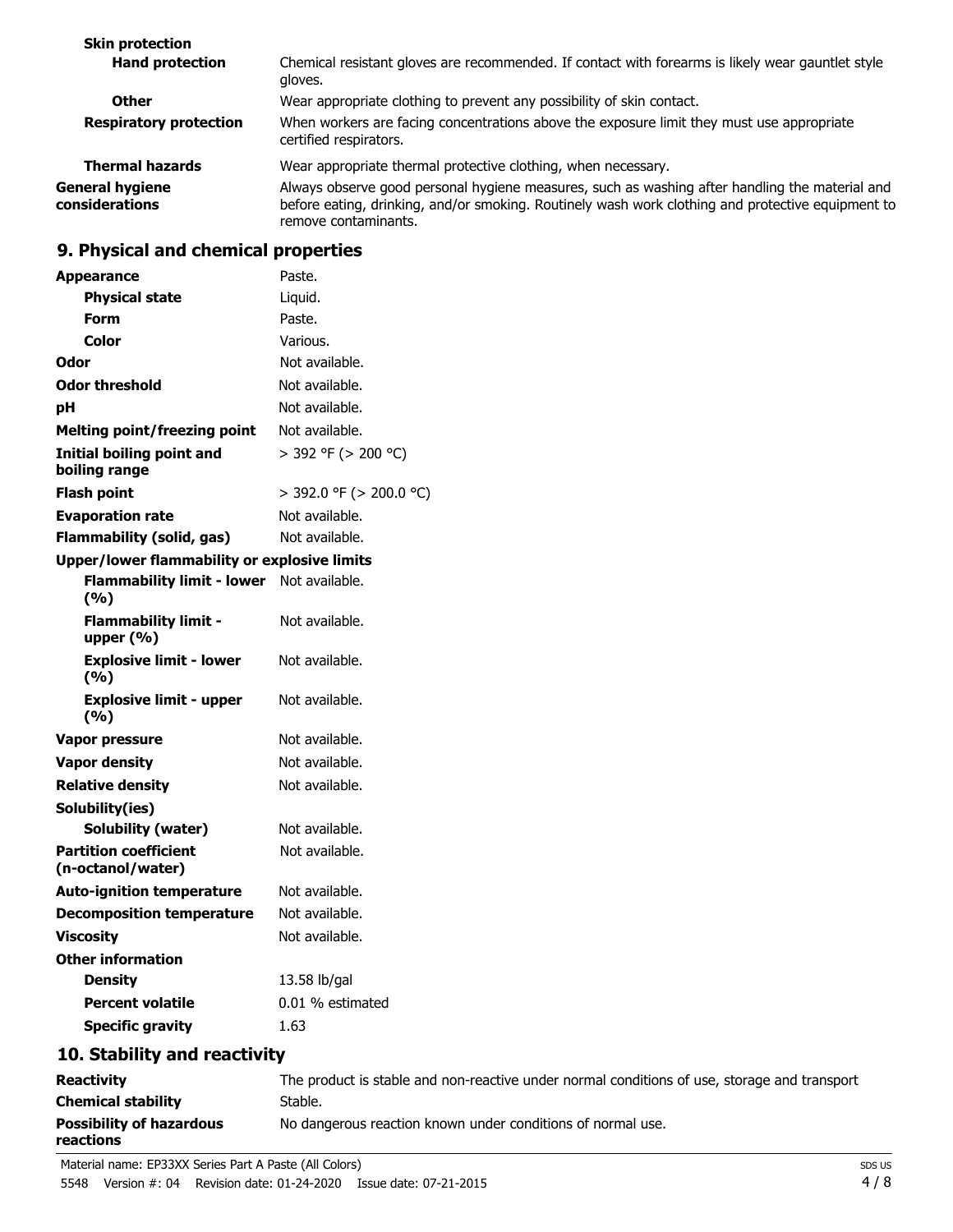| <b>Conditions to avoid</b>                 | Heat, flames and sparks. Avoid temperatures exceeding the flash point. Contact with incompatible<br>materials.          |
|--------------------------------------------|-------------------------------------------------------------------------------------------------------------------------|
| Incompatible materials                     | Peroxides. Chlorine. Strong acids, alkalies and oxidizing agents.                                                       |
| <b>Hazardous decomposition</b><br>products | If product is burned hazardous gases such as oxides of carbon and nitrogen and various<br>hydrocarbons may be produced. |

## **11. Toxicological information**

# **Information on likely routes of exposure**

| Information on likely routes of exposure                                           |                                                                                                                                                                                                                               |                                                                                   |  |
|------------------------------------------------------------------------------------|-------------------------------------------------------------------------------------------------------------------------------------------------------------------------------------------------------------------------------|-----------------------------------------------------------------------------------|--|
| <b>Inhalation</b>                                                                  | May cause sensitization by inhalation.                                                                                                                                                                                        |                                                                                   |  |
| <b>Skin contact</b>                                                                | Causes skin irritation.                                                                                                                                                                                                       |                                                                                   |  |
| Eye contact                                                                        | May be irritating to eyes.                                                                                                                                                                                                    |                                                                                   |  |
| <b>Ingestion</b>                                                                   | Suspected of causing cancer by ingestion. However, ingestion is not likely to be a primary route of<br>occupational exposure.                                                                                                 |                                                                                   |  |
| Symptoms related to the<br>physical, chemical and<br>toxicological characteristics | Direct contact with eyes may cause temporary irritation.                                                                                                                                                                      |                                                                                   |  |
| <b>Information on toxicological effects</b>                                        |                                                                                                                                                                                                                               |                                                                                   |  |
| <b>Acute toxicity</b>                                                              | Not available.                                                                                                                                                                                                                |                                                                                   |  |
| <b>Skin corrosion/irritation</b>                                                   | Corrosive to skin and eyes.                                                                                                                                                                                                   |                                                                                   |  |
| Serious eye damage/eye<br>irritation                                               | Direct contact with eyes may cause temporary irritation.                                                                                                                                                                      |                                                                                   |  |
| <b>Respiratory or skin sensitization</b>                                           |                                                                                                                                                                                                                               |                                                                                   |  |
| <b>Respiratory sensitization</b>                                                   | Not available.                                                                                                                                                                                                                |                                                                                   |  |
| <b>Skin sensitization</b>                                                          | May cause sensitization by skin contact.                                                                                                                                                                                      |                                                                                   |  |
| <b>Germ cell mutagenicity</b>                                                      | Suspected of causing genetic defects.                                                                                                                                                                                         |                                                                                   |  |
| <b>Carcinogenicity</b>                                                             | Possible cancer hazard based on tests with laboratory animals. This product contains crystalline<br>silica. Silica is a known carcinogen; however in this encapsulated form the normal routes of<br>exposure are unavailable. |                                                                                   |  |
|                                                                                    | <b>IARC Monographs. Overall Evaluation of Carcinogenicity</b>                                                                                                                                                                 |                                                                                   |  |
| 1,3-DIGLYCIDYLOXYBENZENE (CAS 101-90-6)<br>QUARTZ (CAS 14808-60-7)                 | OSHA Specifically Regulated Substances (29 CFR 1910.1001-1052)                                                                                                                                                                | 2B Possibly carcinogenic to humans.<br>1 Carcinogenic to humans.                  |  |
| QUARTZ (CAS 14808-60-7)                                                            |                                                                                                                                                                                                                               | Cancer                                                                            |  |
|                                                                                    | US. National Toxicology Program (NTP) Report on Carcinogens                                                                                                                                                                   |                                                                                   |  |
| 1,3-DIGLYCIDYLOXYBENZENE (CAS 101-90-6)<br>QUARTZ (CAS 14808-60-7)                 |                                                                                                                                                                                                                               | Reasonably Anticipated to be a Human Carcinogen.<br>Known To Be Human Carcinogen. |  |
| <b>Reproductive toxicity</b>                                                       |                                                                                                                                                                                                                               | This product is not expected to cause reproductive or developmental effects       |  |
| Specific target organ toxicity<br>- single exposure                                | Not classified.                                                                                                                                                                                                               |                                                                                   |  |
| Specific target organ toxicity<br>- repeated exposure                              | Not classified.                                                                                                                                                                                                               |                                                                                   |  |
| <b>Aspiration hazard</b>                                                           | Not available.                                                                                                                                                                                                                |                                                                                   |  |
| <b>Chronic effects</b>                                                             | Prolonged inhalation may be harmful.                                                                                                                                                                                          |                                                                                   |  |

## **12. Ecological information**

**Ecotoxicity**

The product components are not classified as environmentally hazardous. However, this does not exclude the possibility that large or frequent spills can have a harmful or damaging effect on the environment.

| <b>Product</b>                          |      | <b>Species</b> | <b>Test Results</b>                |
|-----------------------------------------|------|----------------|------------------------------------|
| EP33XX Series Part A Paste (All Colors) |      |                |                                    |
| Aquatic                                 |      |                |                                    |
| Crustacea                               | EC50 | Daphnia        | 9471.3203 mg/l, 48 hours estimated |
| Fish                                    | LC50 | Fish           | 9332.8936 mg/l, 96 hours estimated |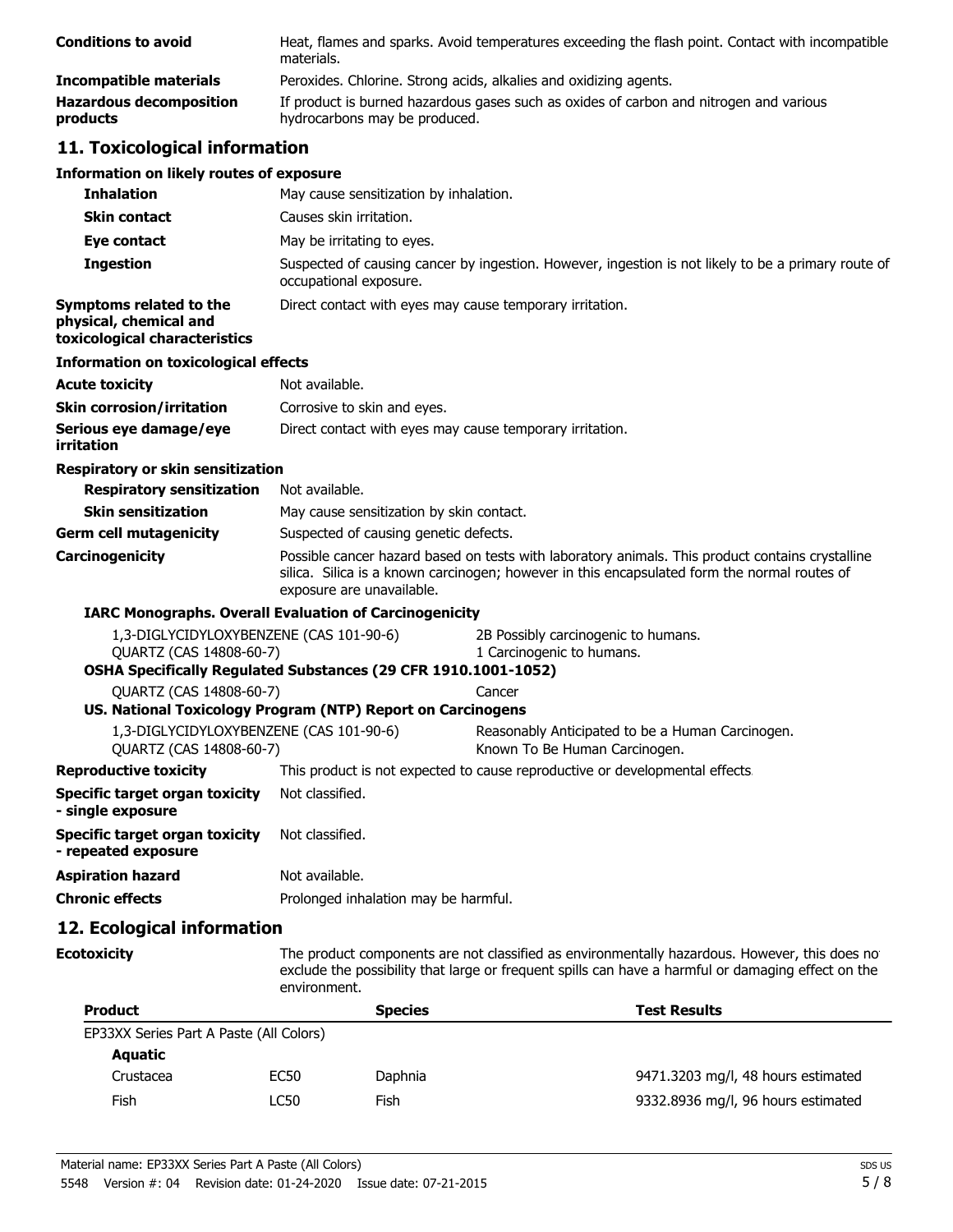| <b>Components</b>                                                                            |                    | <b>Species</b> |                                                            | <b>Test Results</b>                                                                        |
|----------------------------------------------------------------------------------------------|--------------------|----------------|------------------------------------------------------------|--------------------------------------------------------------------------------------------|
| PHENOL-FORMALDEHYDE POLYMER GLYCIDYL ETHER (CAS 28064-14-4)                                  |                    |                |                                                            |                                                                                            |
| <b>Aquatic</b>                                                                               |                    |                |                                                            |                                                                                            |
| Acute                                                                                        |                    |                |                                                            |                                                                                            |
| <b>Fish</b>                                                                                  | LC50               | Fish           |                                                            | $1 - 10$ mg/l                                                                              |
| <b>Persistence and degradability</b>                                                         |                    |                | No data is available on the degradability of this product. |                                                                                            |
| <b>Bioaccumulative potential</b>                                                             | Not available.     |                |                                                            |                                                                                            |
| Partition coefficient n-octanol / water (log Kow)<br>EP33XX Series Part A Paste (All Colors) |                    |                | $>$ 3                                                      |                                                                                            |
| Mobility in soil                                                                             | No data available. |                |                                                            |                                                                                            |
| Other adverse effects                                                                        |                    |                |                                                            | No other adverse environmental effects (e.g. ozone depletion, photochemical ozone creation |

potential, endocrine disruption, global warming potential) are expected from this component.

### **13. Disposal considerations**

| <b>Disposal instructions</b>                    | Dispose in accordance with all applicable regulations. When this product as supplied is to be<br>discarded as waste, it does not meet the definition of a RCRA waste under 40 CFR 261.                                                                                          |
|-------------------------------------------------|---------------------------------------------------------------------------------------------------------------------------------------------------------------------------------------------------------------------------------------------------------------------------------|
| Local disposal regulations                      | Dispose in accordance with all applicable regulations.                                                                                                                                                                                                                          |
| Hazardous waste code                            | The waste code should be assigned in discussion between the user, the producer and the waste<br>disposal company.                                                                                                                                                               |
| <b>Waste from residues /</b><br>unused products | Dispose of in accordance with local regulations. Empty containers or liners may retain some product<br>residues. This material and its container must be disposed of in a safe manner (see: Disposal<br>instructions).                                                          |
| <b>Contaminated packaging</b>                   | Empty containers should be taken to an approved waste handling site for recycling or disposal.<br>Since emptied containers may retain product residue, follow label warnings even after container is<br>emptied. Offer rinsed packaging material to local recycling facilities. |

# **14. Transport information**

### **DOT**

Not regulated as dangerous goods.

#### **IATA**

Not regulated as dangerous goods.

### **IMDG**

| <b>UN number</b>                                                                                     | UN3082                                                                                                                |
|------------------------------------------------------------------------------------------------------|-----------------------------------------------------------------------------------------------------------------------|
| UN proper shipping name                                                                              | ENVIRONMENTALLY HAZARDOUS SUBSTANCE, LIQUID, N.O.S. (PHENOL-FORMALDEHYDE<br>POLYMER GLYCIDYL ETHER), MARINE POLLUTANT |
| Transport hazard class(es)                                                                           |                                                                                                                       |
| <b>Class</b>                                                                                         | 9                                                                                                                     |
| <b>Subsidiary risk</b>                                                                               | -                                                                                                                     |
| <b>Packing group</b>                                                                                 | Ш                                                                                                                     |
| <b>Environmental hazards</b>                                                                         |                                                                                                                       |
| <b>Marine pollutant</b>                                                                              | Yes                                                                                                                   |
| EmS                                                                                                  | F-A, S-F                                                                                                              |
| <b>Special precautions for</b><br>user                                                               | Not available.                                                                                                        |
| Transport in bulk according to Not available.<br><b>Annex II of MARPOL 73/78</b><br>and the IBC Code |                                                                                                                       |
| <b>IMDG</b>                                                                                          |                                                                                                                       |

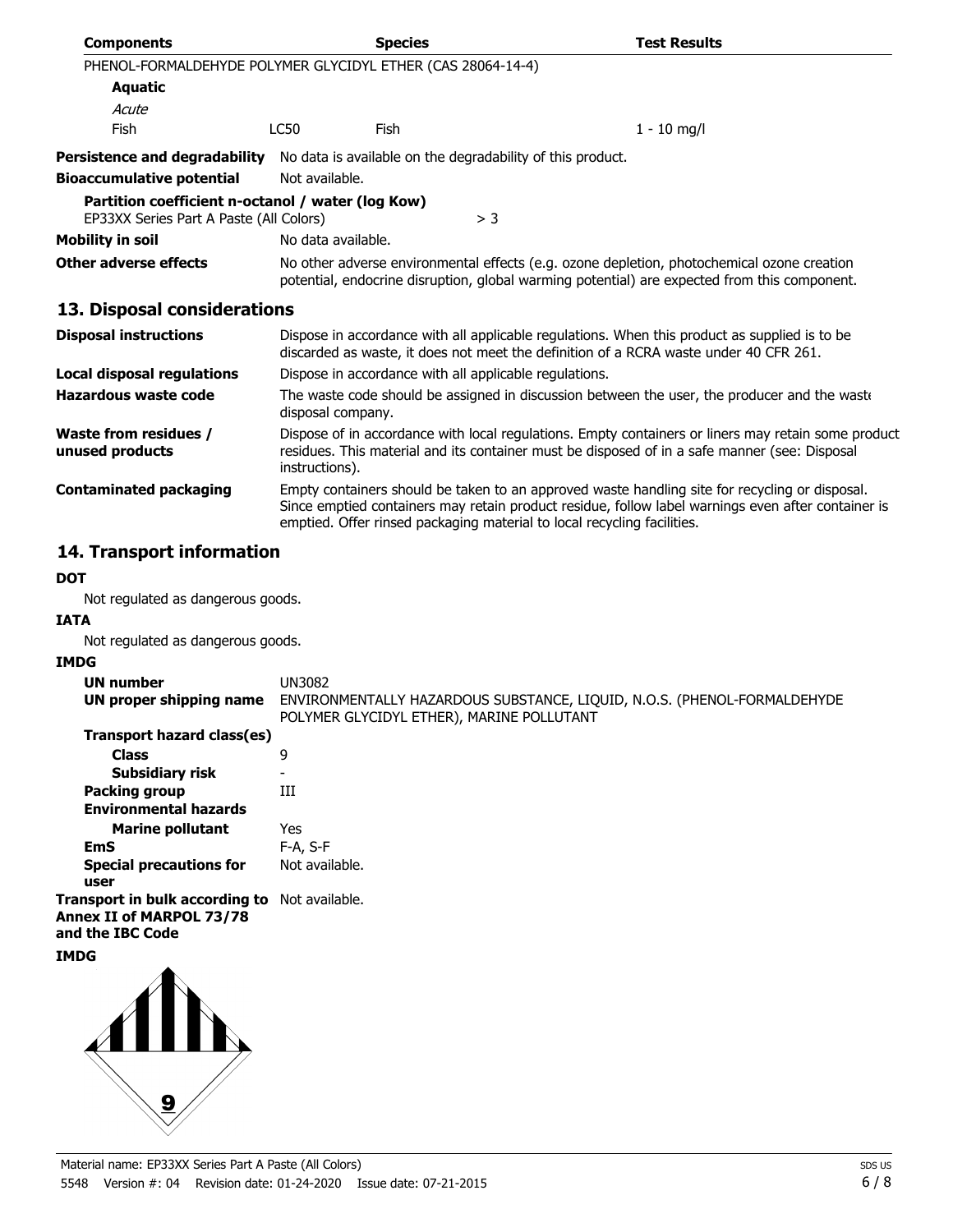#### **Marine pollutant**



## **15. Regulatory information**

| <b>US federal regulations</b>                                                                                       | 29 CFR 1910.1200.                                                    | All components are on the U.S. EPA TSCA Inventory List.             | This product is a "Hazardous Chemical" as defined by the OSHA Hazard Communication Standard                 |  |
|---------------------------------------------------------------------------------------------------------------------|----------------------------------------------------------------------|---------------------------------------------------------------------|-------------------------------------------------------------------------------------------------------------|--|
| TSCA Section 12(b) Export Notification (40 CFR 707, Subpt. D)                                                       |                                                                      |                                                                     |                                                                                                             |  |
| Not regulated.                                                                                                      |                                                                      |                                                                     |                                                                                                             |  |
| <b>CERCLA Hazardous Substance List (40 CFR 302.4)</b>                                                               |                                                                      |                                                                     |                                                                                                             |  |
| Not listed.                                                                                                         |                                                                      |                                                                     |                                                                                                             |  |
| <b>SARA 304 Emergency release notification</b>                                                                      |                                                                      |                                                                     |                                                                                                             |  |
| Not regulated.                                                                                                      |                                                                      |                                                                     |                                                                                                             |  |
| OSHA Specifically Regulated Substances (29 CFR 1910.1001-1052)                                                      |                                                                      |                                                                     |                                                                                                             |  |
| QUARTZ (CAS 14808-60-7)                                                                                             |                                                                      | Cancer                                                              |                                                                                                             |  |
|                                                                                                                     |                                                                      | lung effects                                                        |                                                                                                             |  |
|                                                                                                                     |                                                                      | immune system effects<br>kidney effects                             |                                                                                                             |  |
|                                                                                                                     |                                                                      |                                                                     |                                                                                                             |  |
| <b>Superfund Amendments and Reauthorization Act of 1986 (SARA)</b><br><b>SARA 302 Extremely hazardous substance</b> |                                                                      |                                                                     |                                                                                                             |  |
| Not listed.                                                                                                         |                                                                      |                                                                     |                                                                                                             |  |
|                                                                                                                     |                                                                      |                                                                     |                                                                                                             |  |
| <b>SARA 311/312</b><br><b>Hazardous chemical</b>                                                                    | Yes                                                                  |                                                                     |                                                                                                             |  |
| <b>Classified hazard</b>                                                                                            | Acute toxicity (any route of exposure)                               |                                                                     |                                                                                                             |  |
| categories                                                                                                          | Skin corrosion or irritation<br>Serious eye damage or eye irritation |                                                                     |                                                                                                             |  |
|                                                                                                                     | Respiratory or skin sensitization                                    |                                                                     |                                                                                                             |  |
|                                                                                                                     | Germ cell mutagenicity                                               |                                                                     |                                                                                                             |  |
|                                                                                                                     | Carcinogenicity                                                      |                                                                     |                                                                                                             |  |
|                                                                                                                     |                                                                      | Specific target organ toxicity (single or repeated exposure)        |                                                                                                             |  |
| <b>SARA 313 (TRI reporting)</b>                                                                                     |                                                                      |                                                                     |                                                                                                             |  |
| <b>Chemical name</b>                                                                                                |                                                                      | <b>CAS number</b>                                                   | % by wt.                                                                                                    |  |
| 1,3-DIGLYCIDYLOXYBENZENE                                                                                            |                                                                      | 101-90-6                                                            | $1 - 10$                                                                                                    |  |
| <b>Other federal regulations</b>                                                                                    |                                                                      |                                                                     |                                                                                                             |  |
| Clean Air Act (CAA) Section 112 Hazardous Air Pollutants (HAPs) List                                                |                                                                      |                                                                     |                                                                                                             |  |
| Not regulated.                                                                                                      |                                                                      |                                                                     |                                                                                                             |  |
| Clean Air Act (CAA) Section 112(r) Accidental Release Prevention (40 CFR 68.130)                                    |                                                                      |                                                                     |                                                                                                             |  |
| Not regulated.                                                                                                      |                                                                      |                                                                     |                                                                                                             |  |
| <b>Safe Drinking Water Act</b><br>(SDWA)                                                                            | Not regulated.                                                       |                                                                     |                                                                                                             |  |
| <b>US state regulations</b>                                                                                         |                                                                      |                                                                     |                                                                                                             |  |
| <b>California Proposition 65</b>                                                                                    |                                                                      |                                                                     |                                                                                                             |  |
|                                                                                                                     |                                                                      |                                                                     | <b>WARNING:</b> WARNING: This product contains a chemical known to the State of California to cause cancer. |  |
|                                                                                                                     |                                                                      | California Proposition 65 - CRT: Listed date/Carcinogenic substance |                                                                                                             |  |
|                                                                                                                     | 1.3 DICLVCIDVLOVVDENIZENE (CAC.101.00.6)                             | $1.6664 \cdot 3.661 \cdot 1.000$                                    |                                                                                                             |  |

1,3-DIGLYCIDYLOXYBENZENE (CAS 101-90-6) Listed: July 1, 1989 QUARTZ (CAS 14808-60-7) Listed: October 1, 1988